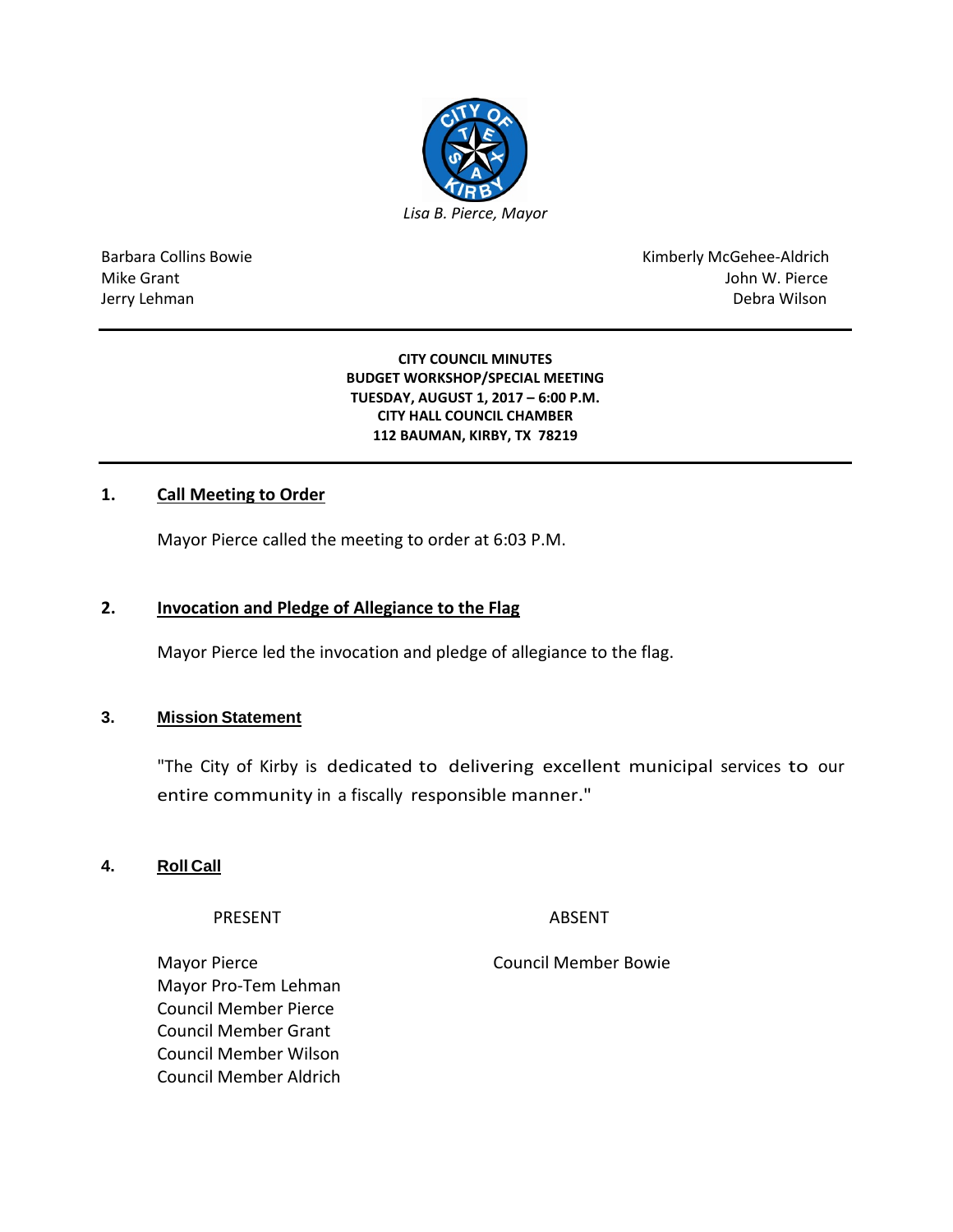CITY COUNCIL BUDGET WORKSHOP/SPECIAL MEETING AUGUST 1, 2017 Page **2** of **4**

# **5. Citizen Participation**

There were not any citizens signed up to participate.

### **6. Budget Workshop**

### a. Discussion And Direction Of The Proposed Budget For Fiscal Year 2017-2018

Tina Ynfante, Finance Director, presented the proposed budget for fiscal year 2017-2018. The budget included the changes that were requested from the last budget workshop. The changes are as follows:

## REVENUES:

Building Permits - \$75,000; Animal Control Fees - \$25,000; ACS – Donations - \$1,000; Park Agreements - \$1,500; Park Fund Raisers - \$26,500; Park Concessions - \$5,000; Pool Usage Fees - \$10,000; Certificate of Occupancy - \$1,500; School Crossing Guard - \$9,800; Court Security Fees - \$5,000; Court Technology Fees - \$6,500; Copies & Maps - \$1,000; CDBG Grant - \$327,348; Body Armor Vest Grant - \$-0-; Interest Revenue - \$9,000; Lease Payment – Bexar County Animal Facility  $-$  \$1.

# EXPENDITURES:

CITY COUNCIL - Awards & Miscellaneous - \$2,500

CITY ADMINISTRATION – Recruiting Expense Admin - \$4,000; Publication Expense Admin – \$8,000; Training & Travel Admin - \$6,000.

POLICE DEPARTMENT – Uniforms - \$12,120; Vehicle Maintenance - \$20,000; Memberships - \$800; Tasers - \$2,400; Radios - \$16,867; Fencing At PD Yard - \$12,000. Council asked to include two police officers and one full-time dispatch/records clerk positions.

FIRE DEPARTMENT – Operational Supplies - \$4,780; Building Maintenance - \$5,379; Vehicle Maintenance - \$35,000; Memberships - \$3,700; Ambulance - \$200,000; Bunker Gear Washer Extractor - \$15,000; Radios (5) - \$20,000.

ANIMAL SERVICES – Operational Supplies - \$11,700; Medical Supplies -0-; Uniforms - \$1,000; Equipment Maintenance - \$-0-; Vehicle Maintenance – AS - \$3,100; Kirby Bexar Animal Facility - \$55,000.

PARKS – Chemical – Pool & Parks - \$25,000; Park Maintenance - \$18,000; Training - \$1,500; CDBG – J. Sterling Park Improvements – remove this line item.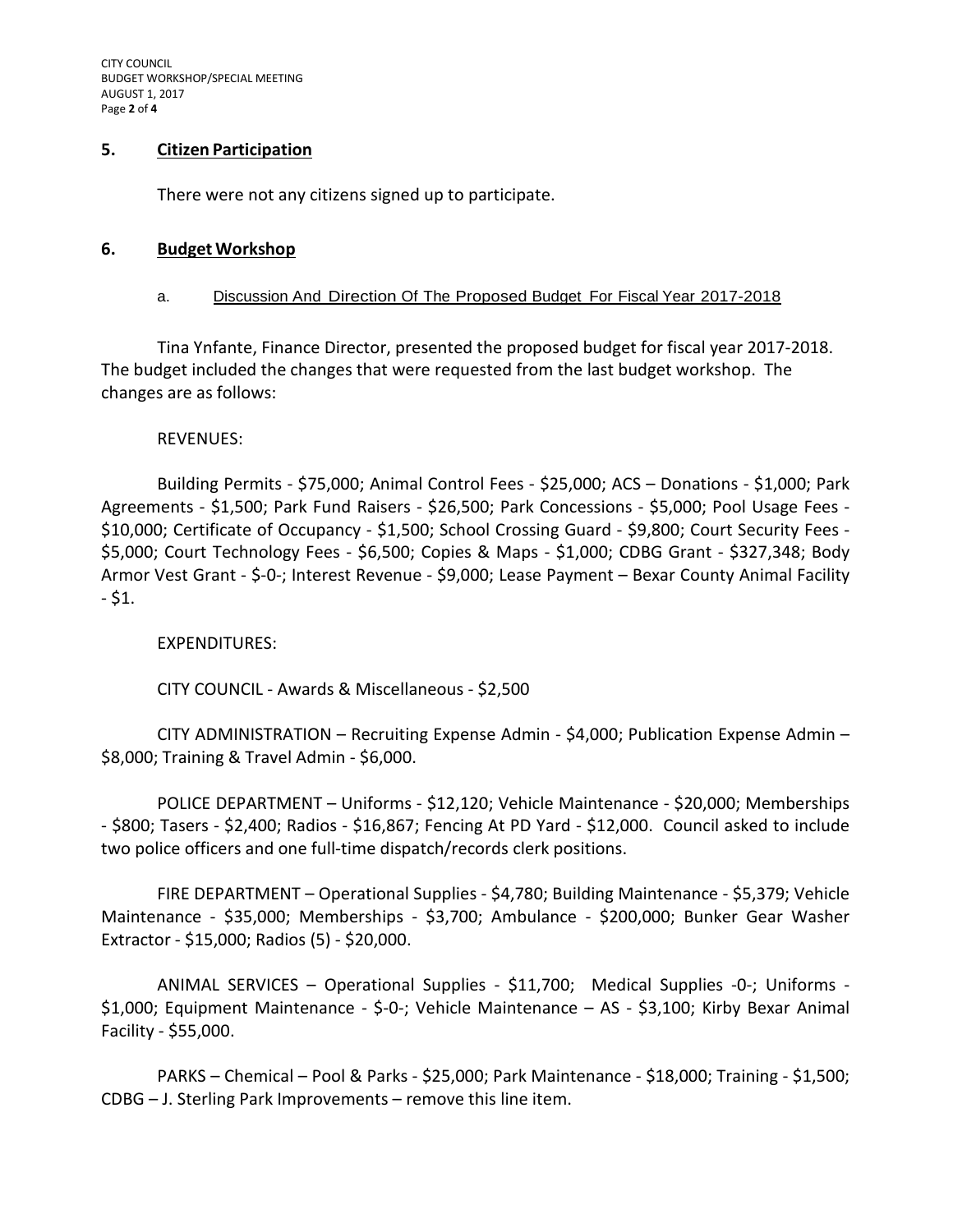STREETS – Operational Supplies - \$7,000; Base/Street Oil/Asphalt - \$4,500; Sand/Gravel/Top Soil/Concrete - \$4,000; Traffic Controls/Signs - \$5,000; Training - \$1,000; MPO Grant Binz Engleman - \$2,545,246; CDBG Pageland/Theodore - \$225,193; Fred Haise Street - \$284,000; Asphalt Public Works Yard - \$109,233; CDBG – Arneson & Scotsman St. - \$290,435; CDBG – Sir Roberts Street - \$145,000.

GENERAL OPERATIONS – Operational Supplies - \$6,000; Electricity – Street - \$56,878; Memberships - \$4,000; Vehicle Storage Lot - \$5,000.

WATER FUND – Turn Off/On Charges \$30,000; Interest Income - \$9,000; Operational Supplies - \$25,000; Fuel & Lubricants - \$16,000; Equipment Maintenance - \$20,000; Utility Billing Service - \$8,000; Well Site Monitoring - \$1,000; Training & Travel - \$2,000; Backhoe - \$93,000; Transfer To Debt Service - \$-0-. Mayor Pierce asked that training be separate from travel.

DEBT SERVICE – Transfers To Debt Service - \$252,000.

City Manager Vernon asked Council for direction regarding salaries (cost of living). The last increase was May 2015. She provided the cost for 3% and 6% salary increases. The cost to increase the salaries 3% is \$70,843 and 6% is \$185,190. These figures included the additional staff requested for the police department and appointing a current employee in the fire department to Assistant Fire Chief. The Assistant Fire Chief would remain on shift work.

Mayor Pierce said she would consider 5% or 6% salary increases because we need to take care of our employees.

Council Member Wilson said she would consider 3% and wait for the insurance quote.

Mayor Pro-Tem Lehman said he would consider 3% salary increase. The City pays for employee insurance and that's a great benefit.

Council concurred to consider 3% and wait for insurance quote.

# **7. Discussion and Possible Action Items**

# a. Discussion And Possible Action On A Proposed 2017 Property Tax Rate

Tina Ynfante, Finance Director, presented the 2017 tax rate information. The rollback rate is 0.742519; effective tax rate is 0.658738; proposed tax rate is 0.729376. If you select the proposed tax rate the M&O is \$1,780,660 and I&S is \$103,320. She expressed to Council staff is recommending the proposed tax rate.

Council Member Wilson moved to accept the proposed tax rate 0.729376; seconded by Council Member Aldrich.